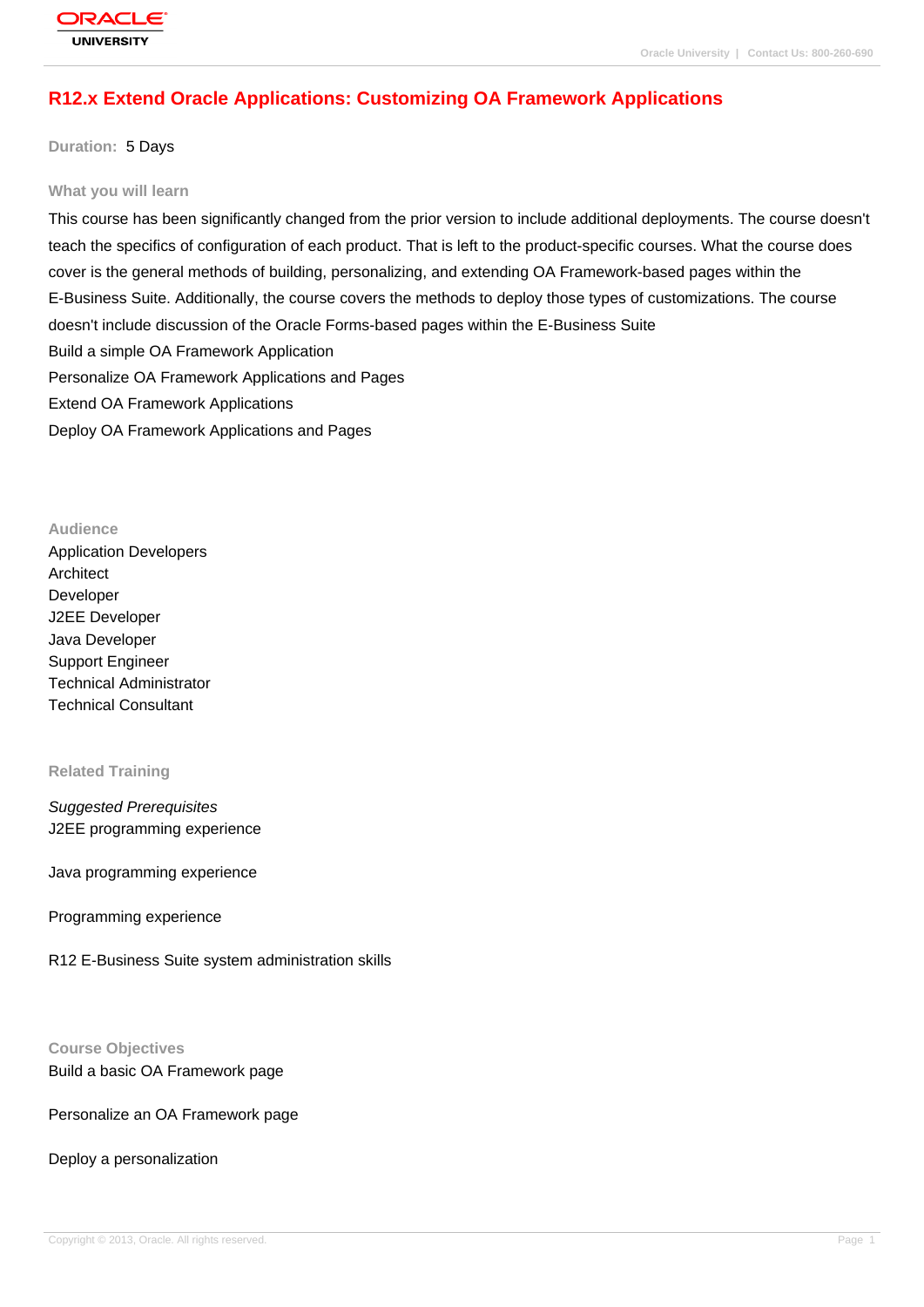## Deploy an extension

Extend an OA Framework page

Assemble components for an OA Framework project

Translate an OA Framework page

Define other development considerations

## **Course Topics**

**Introduction to Customizing**

**Concepts of the MVC Design**

**Basics of the Model**

**Basics of the View**

- **Lab Learning More About**
- **Introduction to JDeveloper**
- **Setting Up Your Development**
- **Basics of the Controller**
- **Introduction to Personalizations**
- **Personalization Concepts**
- **User Level Personalizations**
- **Administrator Level Personalizations**
- **Personalizing Configurable Pages**
- **Advanced Personalization Features**
- **Extend OA Framework Applications**
- **Assembling Components**
- **Development Considerations**

## **Deploying OA Framework Applications**

# **Translations**